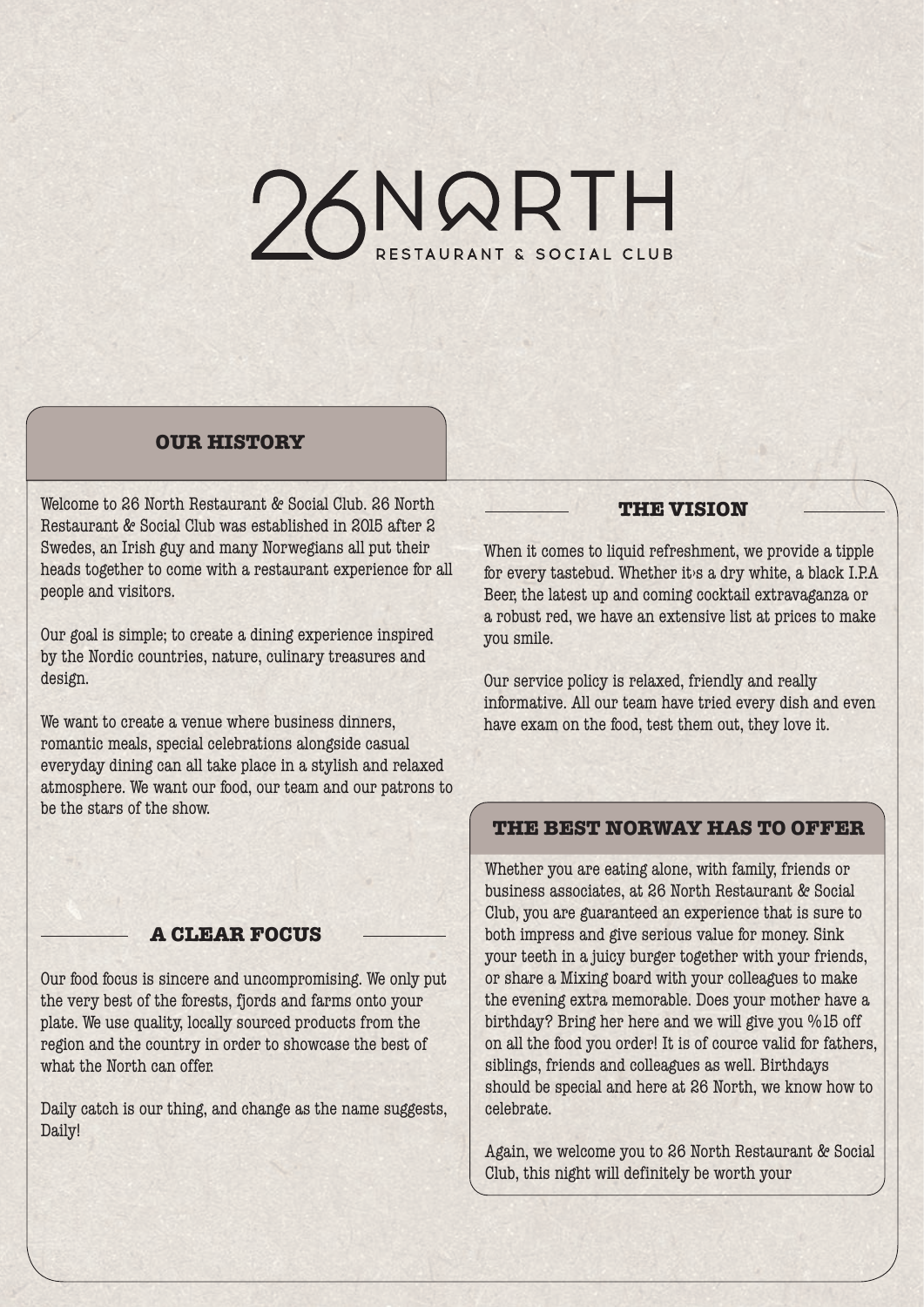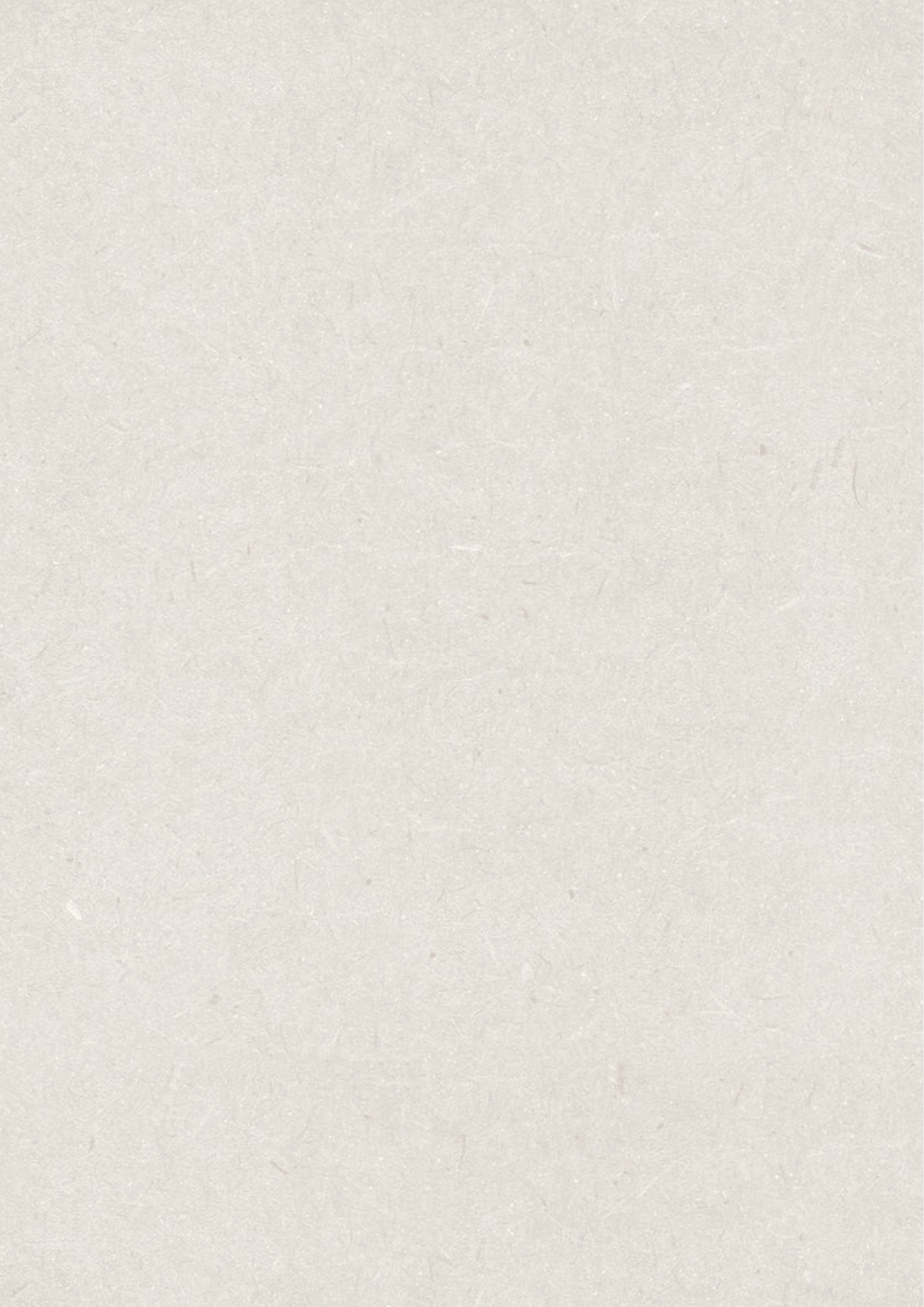| <b>STARTERS</b>                                                                                                                                 |     | <b>THE FARM AND THE FOREST</b><br><b>VS THE GRILL</b>                                                                                                                      |
|-------------------------------------------------------------------------------------------------------------------------------------------------|-----|----------------------------------------------------------------------------------------------------------------------------------------------------------------------------|
| From The Farms And Forests<br>Cured ham, coppa ham and game sausage, grilled<br>sourdough bread, pickles and dijonese<br>Allergens: 3, 5, 6, 13 | 185 | 425<br>With classic Béarnaise sauce, mixed salad and<br>hand cut fries<br>Allergens: 3, 11, 25                                                                             |
| Topped with teriyaki sauce, lime mayonnaise and<br>katsobushi<br>Allergens: 3, 4, 5, 24, 25                                                     | 135 | 275<br>170gr of grilled Norwegian beef burger served<br>with melted cheddar cheese, pickled red onion,<br>brioche bread, lettuce, chili mayonnaise and                     |
| Crab spring rolls with shrimp, chili dressing,<br>broccoli stem salad dressed with sea buckthorn<br>ponzu                                       | 185 | hand cut fries. Also available as gluten-free<br>and/or vegetarian<br>Allergens: 3, 5, 11, 25<br>255                                                                       |
| Allergens: 2, 3, 5, 24                                                                                                                          |     | Broccoli stem salad, ponzu sauce and green pea                                                                                                                             |
| Ham And Goat Cheese Waffel<br>Mini waffles with cured ham, goat cheese from<br>Haukeli and honey                                                | 165 | puree served with baby potatoes<br><b>Sharing platter</b>                                                                                                                  |
| Allergens: 3,5,11<br>Langoustines gratinated with tarragon butter,<br>sided with garlic bread and aioli<br>Allergens: 2, 3, 5, 6, 11            | 195 | 475<br>Boards from the fjords<br>A mix of the Klippfish fritters, Crab springrolls<br>and Langoustines. Perfect for sharing<br>Allergens: 2, 3, 4, 5, 6, 11, 24, 25<br>395 |
| Mixed salad with reddish, cucumber and Hanøsand<br>gard heirloom tomatoes served with a dijonese<br>dressing                                    | 95  | A mix of From the farms and forests,<br>Waffels and Local salad. Perfect for sharing<br>Allergens: 3.5.6.11, 13                                                            |
|                                                                                                                                                 |     | <b>DESSERTS</b>                                                                                                                                                            |
| <b>FROM THE FJORDS</b>                                                                                                                          |     | Dark Chocolate Cake.<br>155                                                                                                                                                |
| Deep fried cod served with house made tartare<br>sauce, green pea puree and hand cut fries                                                      | 275 | Served with strawberry sorbet and whipped cream<br>Allergens: 3, 5, 11, 24<br>165                                                                                          |
| Allergens: 3, 4, 5, 11, 13, 25                                                                                                                  |     | With roasted coconut and rømme & yoghurt sorbet                                                                                                                            |
| Preserved cucumber and fennel, baby potatoes<br>and a Sandefjord butter sauce with dill<br>Allergens: 3, 11, 25                                 | 345 | Allergens: 3, 5, 11<br>125<br>A selection of ice cream and sorbet<br>Allergens: 3, 11                                                                                      |
| Tarragon potato pure, asparagus & reddish<br>salad, chive hollandaise<br>Allergens: 3, 4, 11, 25                                                | 375 | 195<br>3 types of local cheeses served with marmalade<br>and toasted fruit bread<br>Allergens: 5, 6, 11                                                                    |

All prices are in NOK.

Allergens: (1)Celery (2)Crustaceans (3)Eggs (4)Fish (5)Wheat (6)Rye (7)Barley (8)Oat (9)Spelt (10)Lupin (11)Milk 12 Mollusks 13 Mustard 14 Almonds 15 Hazel nuts 16 Walnut 17 Macadamia 18 Cashew nut 19 Pecan nut 20 Brazil nut 21 Pistachio nut 22 Peanuts 23 Sesame 24 Soy 25 Sulphite/Sulfur dioxide